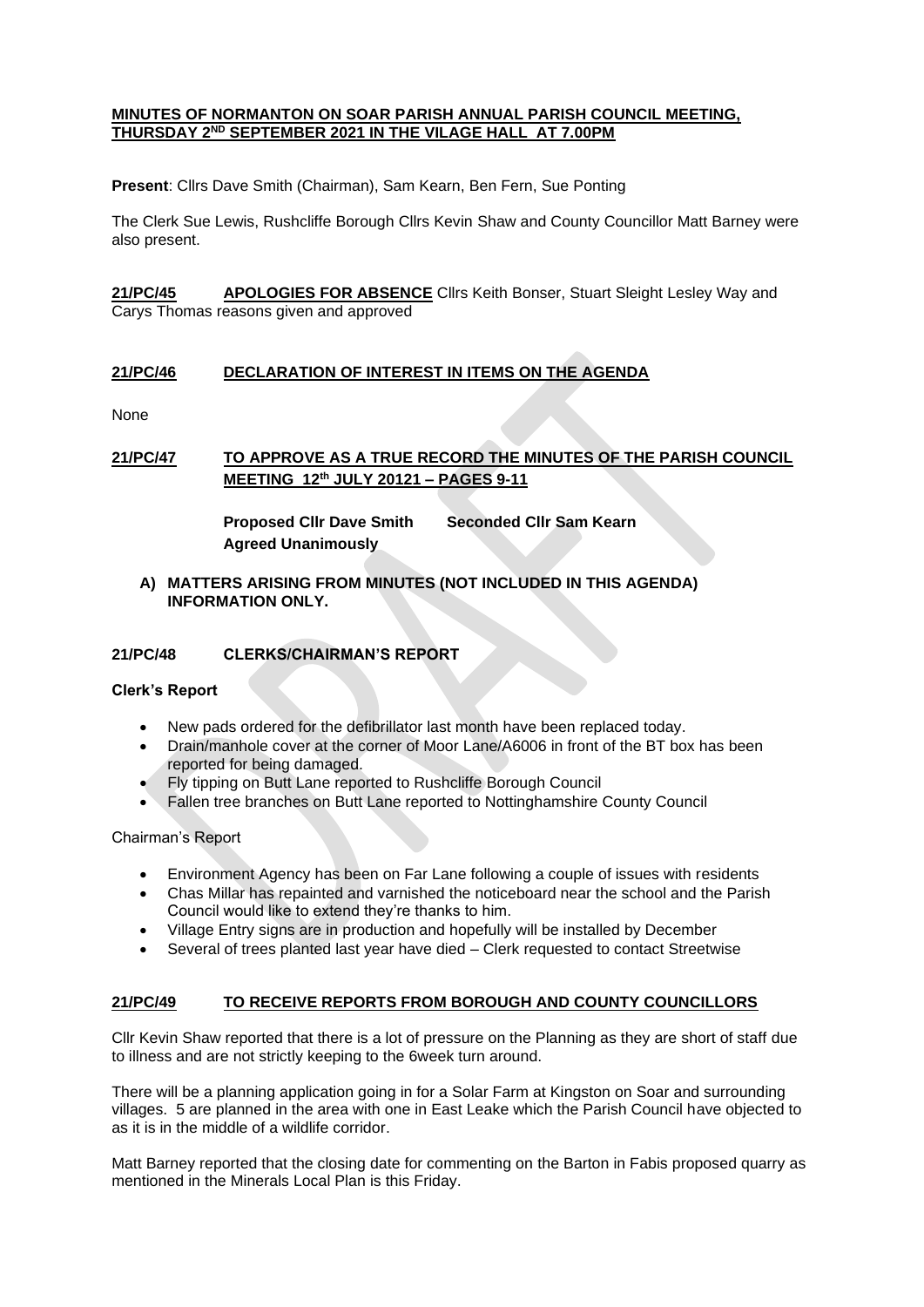### **21/PC/50 TO RECEIVE REPORTS ON POLICING, HIGHWAYS & TRAFFIC MATTERS**

The Clerk reported that August Crime figures had been circulated and it was noted that there were no crimes reported in the village.

The Chairman requested that the speed camera be placed by the village hall again and that maybe we should look at permanent cameras.

**Update from ST on drainage -** The Chairman reported that he had spoken to Tim Smith at ST who informed him that a further quote had been received from a different contractor which was lower than the existing quote and they are confident that they can clear the pipe, the key decision is if this is the preferred option.

Other solutions – ST are meeting with the landowner and farmer.

#### **21/PC/39 TO DISCUSS AND AGREE A RESPONSE TO RUSHCLIFFE BOROUGH COUNCIL'S DRAFT CONSULTATION ON THE AFFORDABLE HOUSING SUPPLEMENTARY PLANNING DOCUMENT [www.rushcliffe.gov.uk/planningpolicy](http://www.rushcliffe.gov.uk/planningpolicy)**

Following a discussion all agreed with the report from Cllr Carys Thomas especially the point on putting houses at the back of the housing developments.

### **21/PC/40 TO CONSIDER REQUEST FROM RESIDENT WHO ORGANISED THE USE OF THE SOAR VALLEY BUS TO TAKE RESIDENTS FOR COVID INJECTIONS**

Following a request from a resident it was agreed to pay them £50 towards there costs incurred during Covid lockdown.

# **21/PC/41 TO RECEIVE REPORTS AND UPDATES ON:**

**PLAYING FIELDS – TO DISCUSS THE DONATION OF GOAL POSTS –** Following a discussion it was agreed that the Chairman check with Kegworth Imps why they are giving them away and it they are up to BS Standards.

**VILLAGE NEWS ITEMS –** Nothing to report

**SOAR LANE ACCESS & SWIMMING IN THE RIVER SOAR –** Following members of the public swimming in the River Soar discussion was held on whether the Parish Council should erect warning notices. The Chair reported he was discussing this issue with our Insurers.

**FERRY & FERRY SIGN -** The takings this month were £247. The electrics have been finished and the building has been revarnished for which the parish council would like to extend they're thanks to Harry Peberdy. The roof needs repairing and quotes are being sought. Latest update on the Ferry sign is that it is still in production. Roof

**UPDATE FROM ENVIRONMENT GROUP –** Tree Wardens have been appointed and are waiting for training. The banks of the Village Hall will be weeded and planted next month. Trees need to be purchased – Agenda item in October.

**ALLOTMENTS –** Allotment 8 tenant will be terminating his tenancy at the end of September, but it has been noted that the allotment is very overgrown. It was agreed that the Clerk write to the tenant asking them to clear it if not the Parish Council will have it cleared at his expense.

**EMAILS –** It was agreed to the change the email provider following issues over the last few months.

**QUEENS PLATINUM JUBILEE –** Chair waiting to hear from Cedars Farm to see if a Beacon can be sited up there.